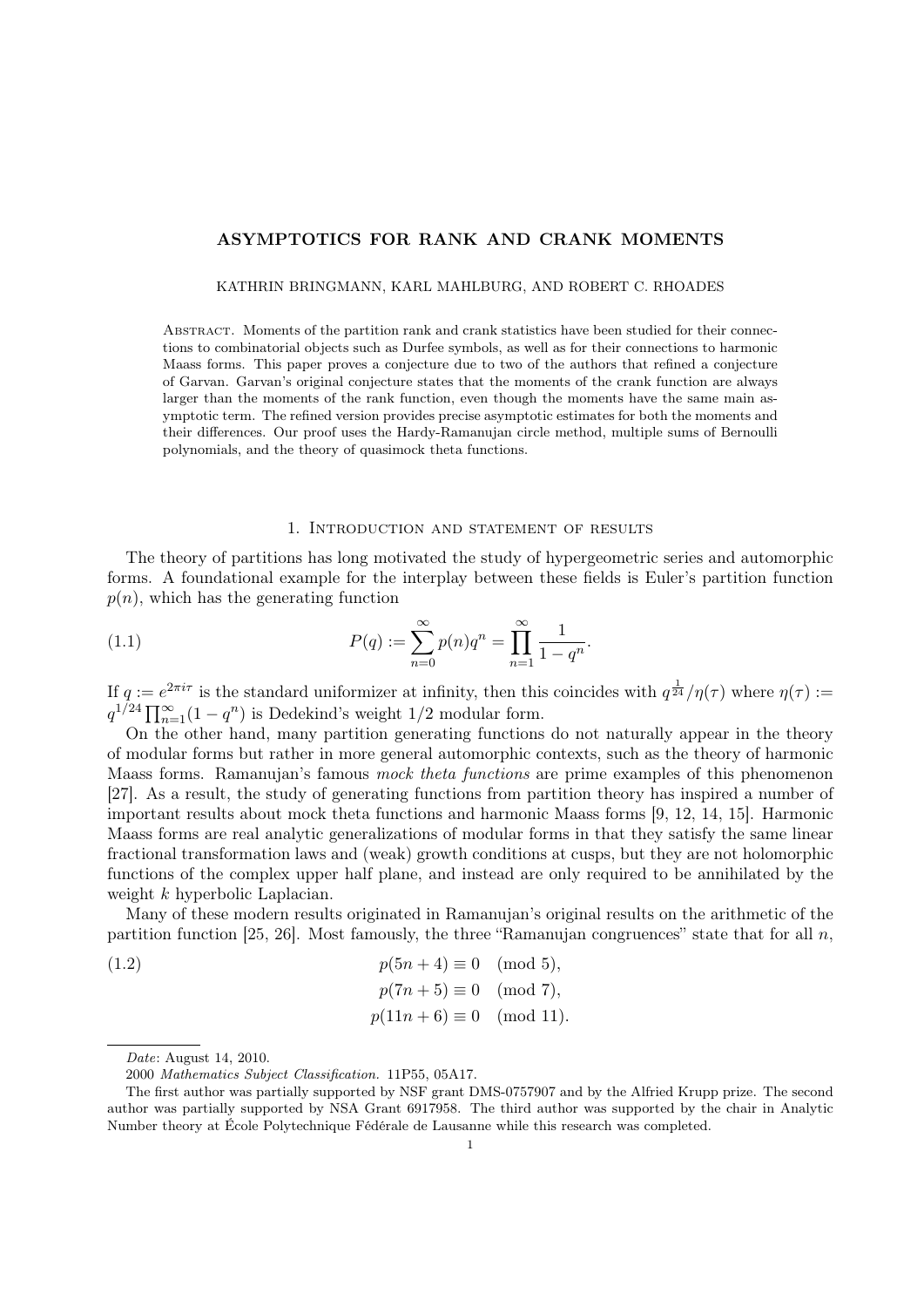In an effort to provide a combinatorial explanation of Ramanujan's congruences, Dyson introduced [18] the rank of a partition, which is defined as

rank(
$$
\lambda
$$
) := largest part of  $\lambda$  – number of parts of  $\lambda$ .

He conjectured that the partitions of  $5n + 4$  (resp.  $7n + 5$ ) form 5 (resp. 7) groups of equal size when sorted by their rank modulo 5 (resp. 7). Building on Dyson's observations, Atkin and Swinnerton-Dyer later proved Dyson's rank conjectures [8].

Dyson further conjectured the existence of an analogous statistic, the crank, that would explain all three congruences simultaneously. Garvan finally found the crank while studying q-series of the sort seen in Ramanujan's "Lost Notebook" [20], and together with Andrews presented the following definition [5]. Let  $o(\lambda)$  denote the number of ones in a partition, and define  $\mu(\lambda)$  as the number of parts strictly larger than  $o(\lambda)$ . Then

(1.3) 
$$
\operatorname{crank}(\lambda) := \begin{cases} \text{largest part of } \lambda & \text{if } o(\lambda) = 0, \\ \mu(\lambda) - o(\lambda) & \text{if } o(\lambda) > 0. \end{cases}
$$

Works of the first two authors and Ken Ono show that both the rank and crank also play key roles in understanding the infinitely many other congruences for  $p(n)$  [10, 14, 22].

It is more useful here to work with generating functions than combinatorial definitions. If  $\mathcal{M}(m, n)$  and  $\mathcal{N}(m, n)$  are the number of partitions of n with crank and rank m, respectively, then, aside from the anomalous case of  $\mathcal{M}(m, n)$  when  $n = 1$ , the two-parameter generating functions may be written as [5, 8]

$$
C(x;q) := \sum_{\substack{m \in \mathbb{Z} \\ n \ge 0}} \mathcal{M}(m,n)x^m q^n = \prod_{n \ge 1} \frac{1 - q^n}{(1 - xq^n)(1 - x^{-1}q^n)} = \frac{1 - x}{(q)_{\infty}} \sum_{n \in \mathbb{Z}} \frac{(-1)^n q^{n(n+1)/2}}{1 - xq^n},
$$
  

$$
R(x;q) := \sum_{\substack{m \in \mathbb{Z} \\ n \ge 0}} \mathcal{N}(m,n)x^m q^n = \sum_{n \ge 0} \frac{q^{n^2}}{(xq;q)_n(x^{-1}q;q)_n} = \frac{1 - x}{(q)_{\infty}} \sum_{n \in \mathbb{Z}} \frac{(-1)^n q^{n(3n+1)/2}}{1 - xq^n}.
$$

Although the final expressions for  $C(x; q)$  and  $R(x; q)$  appear quite similar, their analytic behaviors are markedly different. For example, if  $x \neq 1$  is a fixed root of unity, then  $C(x; q)$  is essentially a meromorphic modular form [22], whereas  $R(x; q)$  corresponds to the holomorphic part of a harmonic Maass form [14, 29].

In addition to the importance of the rank and crank statistics in the study of Ramanujan's congruences, a number of recent works highlight the importance of the weighted moments of the crank and rank statistics. For example, Andrews obtained an elegant description of the smallest parts partition function  $\text{spt}(n)$ , the number of smallest parts among the integer partitions of n, in terms of  $p(n)$  and  $N_2(n) := \sum_m m^2 N(m, n)$ . Andrews proved [3] that

$$
spt(n) = np(n) - \frac{1}{2}N_2(n).
$$

Additionally, Andrews introduced marked Durfee symbols in [4], which are combinatorial generalizations of partitions, and are intrinsically connected to crank and rank moments. Atkin and Garvan's original study of rank and crank moments also had important applications to partition congruences [7].

Furthermore, rank moments have particularly interesting automorphic properties. In joint work with Garvan, the first two authors showed that the generating function is (essentially) a *quasimock* theta function, defined as the holomorphic part of sums of weak Maass forms and their derivatives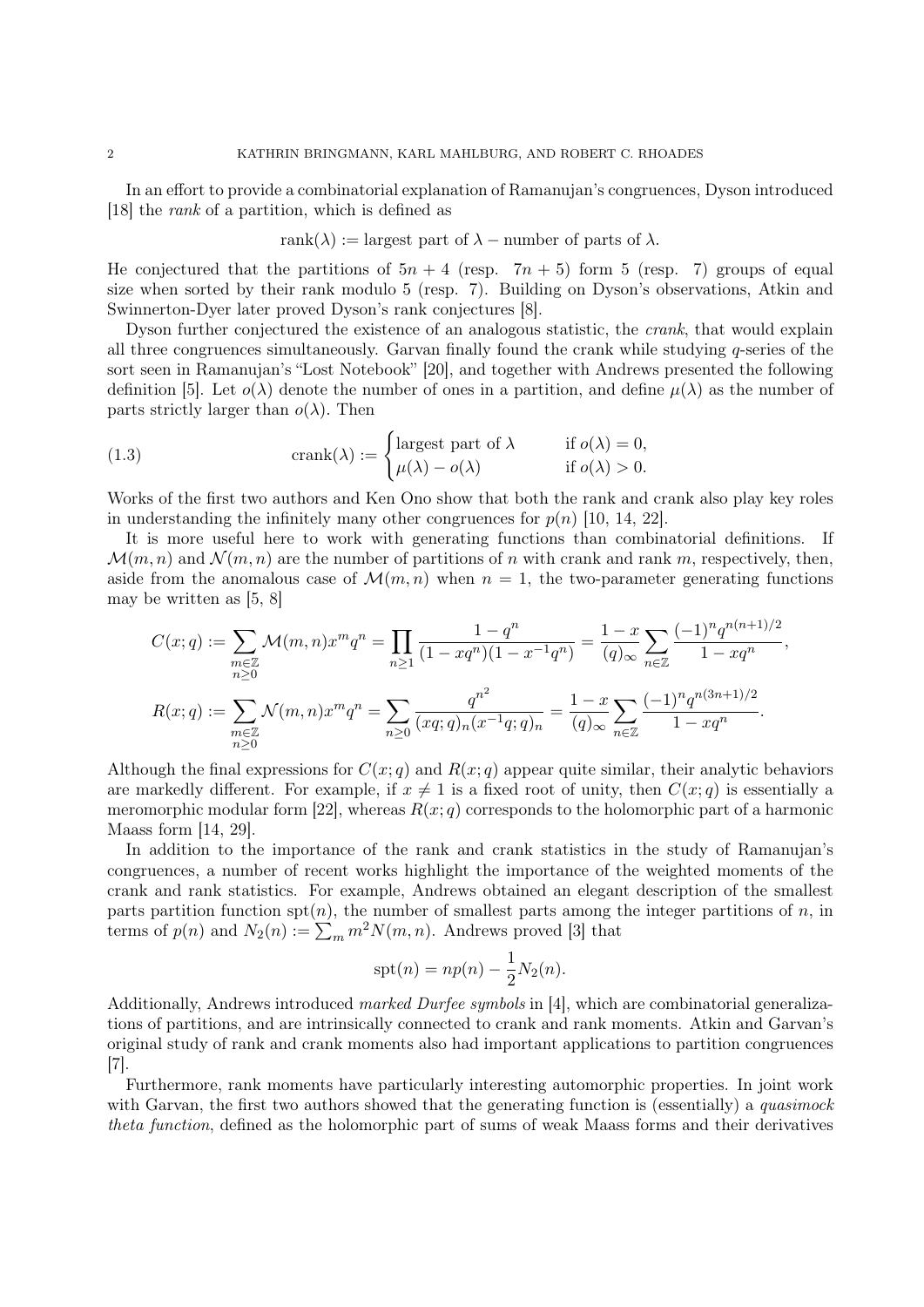(just as Atkin and Garvan showed that the crank moments are related to quasimodular forms) [7, 11, 12]. These types of q-series arise quite frequently in mathematical physics in the study of topological Yangs-Mills from string theory [2, 23].

To be precise, for a nonnegative integer k, define the k-th crank (resp. rank) moment as

(1.4) 
$$
M_k(n) := \sum_{m \in \mathbb{Z}} m^k \mathcal{M}(m, n),
$$

$$
N_k(n) := \sum_{m \in \mathbb{Z}} m^k \mathcal{N}(m, n).
$$

Both the crank and rank moments vanish when k is odd due to the symmetries of the statistics [7]. Thus we need only consider even moments, and for  $k \in \mathbb{N}$ , we therefore define

$$
C_{2k}(q) := \sum_n M_{2k}(n)q^n
$$
  

$$
R_{2k}(q) := \sum_n N_{2k}(n)q^n
$$

be the generating functions for  $M_{2k}(n)$  and  $N_{2k}(n)$ . As alluded to earlier,  $C_{2k}(q)$  is essentially a quasimodular form, and  $R_{2k}(q)$  is (up to a fractional power of q) a quasimock theta function [12].

In this paper we focus on conjectural observations of Garvan regarding the relative size of the crank and rank moments [20].

Conjecture (Garvan). Let  $k \geq 1$  be an integer.

- (1) As  $n \to \infty$ , we have  $M_{2k}(n) \sim N_{2k}(n)$ .
- (2) For all  $n \geq 2$ , we have  $M_{2k}(n) > N_{2k}(n)$ .

Remark. Garvan's conjecture can be interpreted as stating that the distribution of the crank statistic is slightly "wider" than that of the rank, but not enough to affect the main asymptotic behavior. This is unexpected, as there is little about the combinatorial definitions of the crank and rank that suggest any close relations. Also, part (1) of his conjecture does not appear in [20], but was mentioned in private communication to the first two authors.

A refined conjecture was given by the first two authors in [13].

Refined Conjecture. Suppose that  $k \geq 1$ .

(1) As  $n \to \infty$ ,

$$
M_{2k}(n) \sim N_{2k}(n) \sim \alpha_{2k} \cdot n^k p(n),
$$

where  $\alpha_k \in \mathbb{Q}$  is non-negative.

(2) Garvan's inequality holds for all n, and as  $n \to \infty$ ,

$$
D_{2k}(n) := M_{2k}(n) - N_{2k}(n) \sim \beta_{2k} n^{k - \frac{1}{2}} \cdot p(n),
$$

where  $\beta_{2k} \in$  $\frac{\sqrt{6}}{\pi}$  Q is positive

Remark. Garvan also personally provided numerical data to the authors that suggested the shape of part (1) of this conjecture. Furthermore, we emphasize out that neither part of this conjecture is a strict refinement of Garvan's conjectures, as they requires sufficiently large values of  $n$ .

The first two authors proved this conjecture in the cases  $k = 2$  and 4. However, this proof did not suggest the general form of  $\alpha_{2k}$  or  $\beta_{2k}$ , and the techniques rapidly became too unwieldy for use on higher k. In this paper, we amplify and improve our use of the circle method by using more precise modular transformations; this was inspired by Ramanujan's original treatment of asymptotics for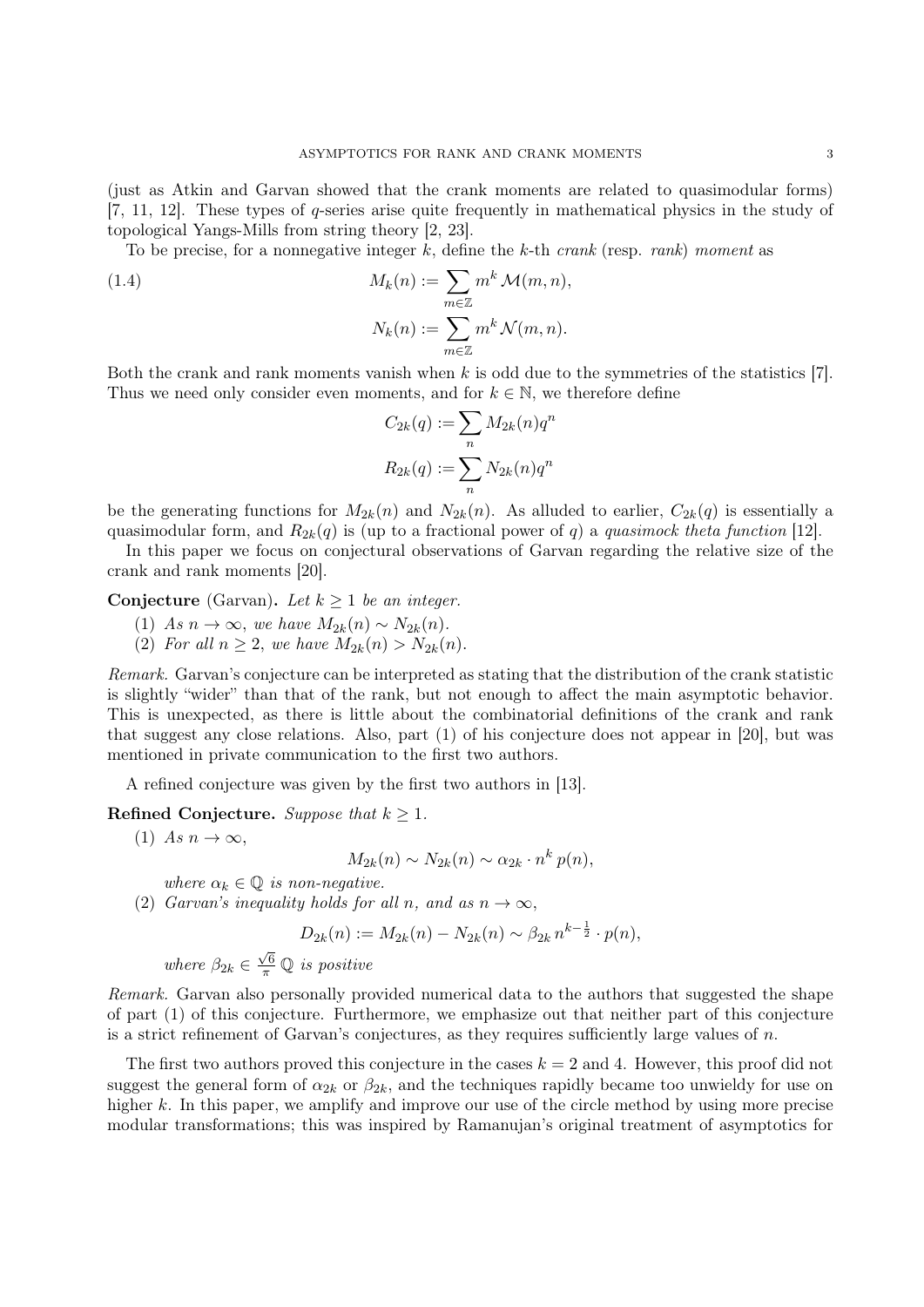the partition function. We prove the refined conjecture in all cases by explicitly computing the first two terms of the asymptotic expansions for the rank and crank moments.

In the following result, we use the standard notations where  $B_n(x)$  denotes the Bernoulli polynomials, and  $I_{\alpha}(x)$  denotes the modified Bessel functions.

# Theorem 1.1. We have

$$
M_{2k}(n) = \pi \xi_{2k} (24n-1)^{k-3/4} I_{3/2}(y_n) + \tilde{\xi}_{2k} (24n-1)^{k-5/4} I_{1/2}(y_n) + O\left(n^{k-7/4} \cdot n^{-1/4} \exp(y_n)\right),
$$
  
where

where

$$
y_n := \frac{\pi}{6}\sqrt{24n-1}.
$$

The constants are given by

$$
\xi_{2k} := (-1)^k 2B_{2k}(1/2) \qquad and \qquad \widetilde{\xi}_{2k} := -3(2k)(2k-3)\xi_{2k} + \xi'_{2k}, h
$$
  
where  $\xi'_0 := 0$ , and for  $k > 0$ ,  

$$
\xi'_{2k} := -\frac{1}{4}(2k)(2k-1)\xi_{2k-2}.
$$

Remark. At  $x = 1/2$ , the Bernoulli polynomials evaluate to  $B_{2k}(1/2) = (2^{1-2k} - 1) B_{2k}$ , where  $B_{2k}$ is the usual Bernoulli number. In particular, we have that  $\xi_{2k} = 2(-1)^k B_{2k}(1/2) > 0$ .

Remark. Regardless of index, each of the modified Bessel functions has the main asymptotic term  $I_a(y) \sim \frac{e^y}{y}$  $\frac{y}{y}$  (see [6]).

The proof of Theorem 1.1 uses a recursive relation for the crank moment generating functions given in [7]. We then relate these to the rank moments with Atkin-Garvan's "Rank-Crank PDE" [7], which we state precisely in Section 4. This PDE is a recursive formula for the rank moment generating functions that involves triple products of crank moment generating functions, and arises from a heat operator relation for Jacobi Maass forms, as shown by the first author and Zwegers in [16]. Using evaluations of multiple sums of Bernoulli polynomials to obtain an asymptotic expansion for the coefficients of products of crank moment generating functions (see Section 3), we deduce the following rank moment asymptotics.

**Theorem 1.2.** For  $k \geq 0$  we have

$$
N_{2k}(n) = \pi \lambda_{2k} (24n - 1)^{k - 3/4} I_{3/2}(y_n) + \widetilde{\lambda}_{2k} (24n - 1)^{k - 5/4} I_{1/2}(y_n) + O\left(n^{k - 7/4} \cdot n^{-1/4} \exp(y_n)\right),
$$

where  $\lambda_{2k} := \xi_{2k}$  and

$$
\widetilde{\lambda}_{2k} := \begin{cases}\n-3 \cdot 2k(2k-3)\xi_{2k} - \frac{3}{4}2k(2k-1)\xi_{2k-2} & k > 0, \\
0 & k = 0.\n\end{cases}
$$

Combining Theorems 1.1 and 1.2, we obtain an asymptotic expansion for the difference of the rank and crank moments.

Corollary 1.3. For any  $k \geq 1$  as  $n \to \infty$  we have

$$
D_{2k}(n) \sim \frac{1}{2} \cdot 2k(2k-1)\xi_{2k-2}(24n-1)^{k-5/4}I_{1/2}(y_n).
$$

Finally, the constants in the refined conjecture can now be computed using the fact that

$$
p(n) \sim 2\pi (24n - 1)^{-3/4} I_{3/2}(y_n).
$$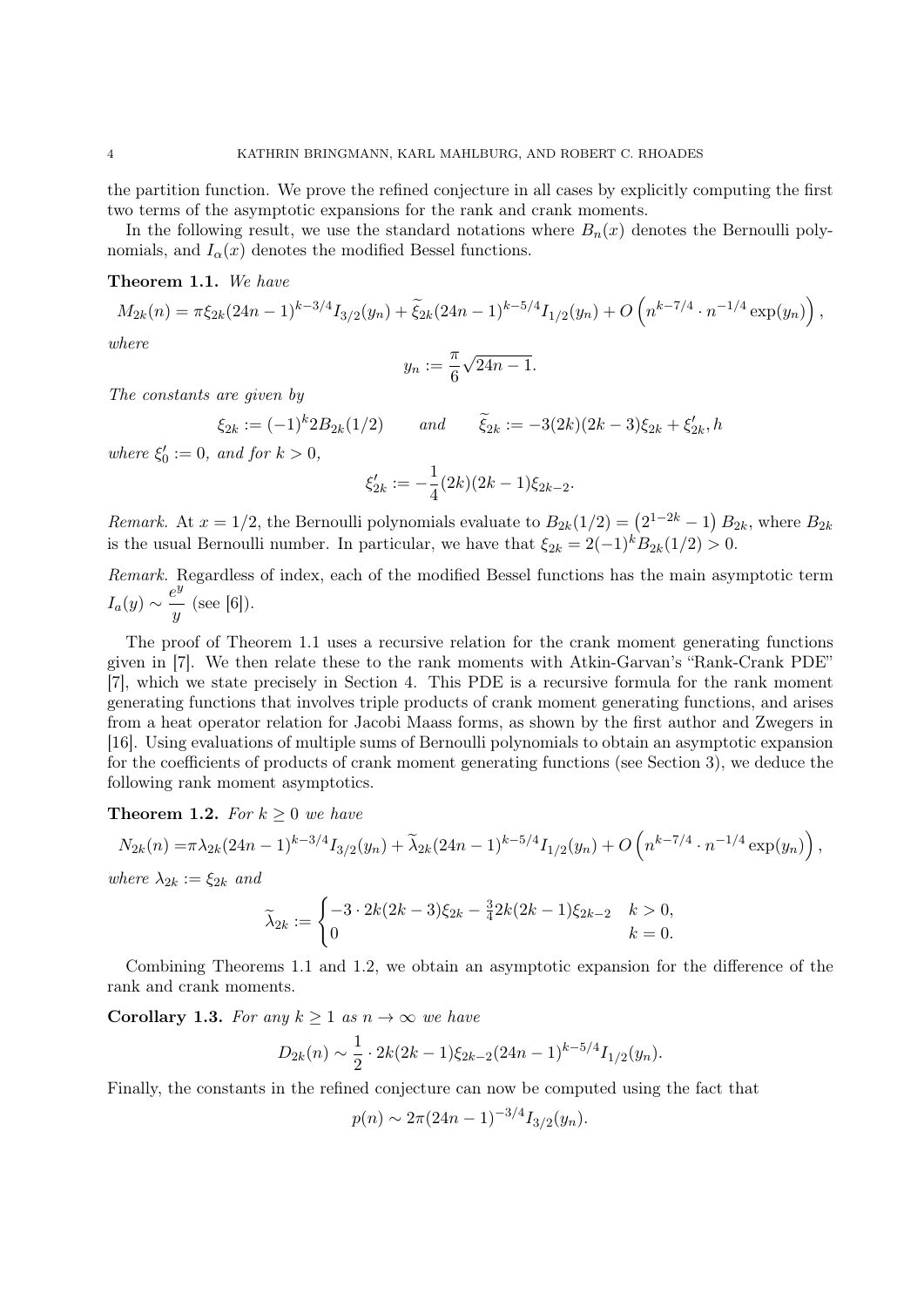Corollary 1.4. The refined conjecture is true, with (positive) constants

$$
\alpha_{2k} = (-24)^k B_{2k} (1/2),
$$
  

$$
\beta_{2k} = \frac{\sqrt{6}}{\pi} \cdot 2k(2k-1)(-24)^{k-1} B_{2k-2} (1/2).
$$

2. Crank Asymptotics and the proof of Theorem 1.1

Here we prove a modified version of Theorem 1.1, which reflects the Bessel function indices that arise most naturally when using the circle method.

**Theorem 2.1.** For  $k \geq 0$  we have

$$
M_{2k}(n) = \pi \xi_{2k} \cdot (24n - 1)^{k-3/4} I_{3/2-2k}(y_n) + \xi'_{2k} \cdot (24n - 1)^{k-5/4} I_{3/2-2k+1}(y_n) + O\left(n^{k-7/4} \cdot n^{-1/4} \exp(y_n)\right).
$$

Theorem 1.1 follows from Theorem 2.1 through a simple formula for shifting the indices of Bessel functions.

**Lemma 2.2.** For  $\ell \in \mathbb{Z}$ , we have the relation

$$
I_{3/2-2\ell}(y_n) = I_{3/2}(y_n) - \frac{3}{\pi} (24n-1)^{-1/2} (2\ell)(2\ell-3) I_{1/2}(y_n) + O\left(n^{-1} I_{-1/2}(y_n)\right).
$$

Proof. The total shift is the result of successive applications of the Bessel function relation [6]

(2.1) 
$$
I_{a-1}(x) = \frac{2a}{x} I_a(x) + I_{a+1}(x).
$$

Remark. Formula (2.1) also implies the following simpler recurrence for the second order term in Theorem 1.1, which is also needed for the proof of Theorem 1.1:

$$
I_{3/2-2\ell+1}(y_n) = I_{3/2-2(\ell-1)+1}(y_n) + O\left(n^{-1/2}I_{3/2-2\ell+2}(y_n)\right).
$$

Proof of Theorem 2.1. The idea of the proof is to find a recursive formula for the leading order constants, which we then solve explicitly with Bernoulli polynomials, thus obtaining formulas for the constants  $\xi_{2k}$  and  $\xi'_{2k}$ . We begin with Atkin and Garvan's recurrence for the crank moment generating functions in terms of divisor sums, found as equation (4.6) in [7], namely

(2.2) 
$$
C_{2k}(q) = 2\sum_{j=1}^{k} {2k-1 \choose 2j-1} \Phi_{2j-1}(q) C_{2k-2j}(q).
$$

Here we have denoted the  $i$ -th divisor function by

$$
\Phi_j(q) := \sum_{n=1}^{\infty} \sigma_j(n) q^n,
$$

where  $\sigma_j(n) := \sum_{d|n} d^j$  is the j-th divisor sum. These functions can be written in terms of the classical Eisenstein series  $E_k(q) := 1 - \frac{2k}{B_k}$  $\frac{2k}{B_k}\Phi_{k-1}(q)$ , as

$$
\Phi_{k-1}(q) = -\frac{B_k}{2k} \cdot (E_k(q) - 1).
$$

We next follow the arguments in [13] and use the Hardy-Ramanujan circle method, following the original techniques chronicled in [1, 21, 24]. We assume basic familiarity with these standard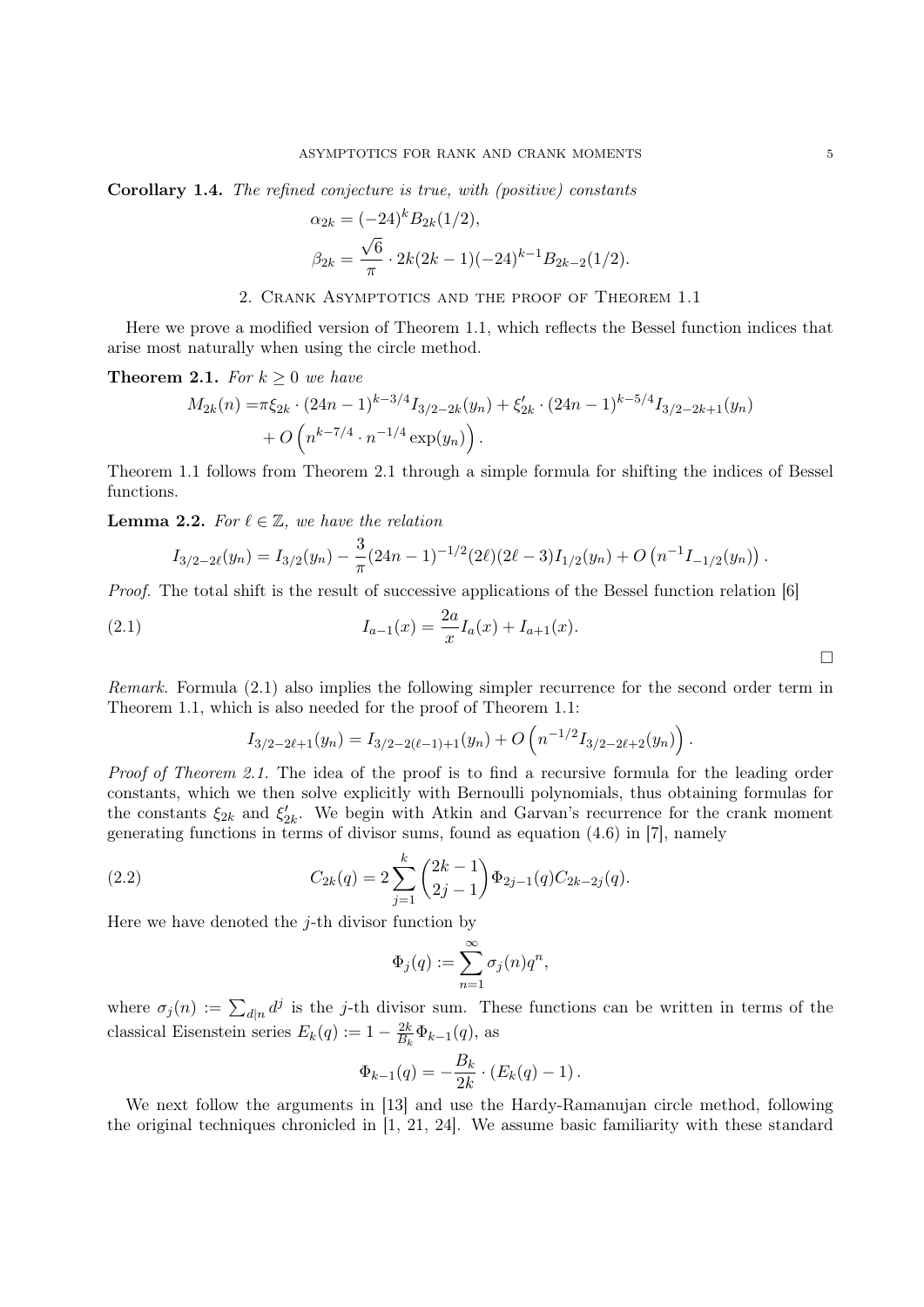techniques, and in the following development, we use the fact that the dominant cuspidal contribution in the circle method occurs at  $q = 1$ . This is true because all rational cusps are (essentially) equivalent, which follows because the Eisenstein series are modular on  $SL_2(\mathbb{Z})$ , and up to a 24-th root of unity,  $\eta(q)$  is as well. To identify the main asymptotic contribution from the circle method, we therefore need only use the modular inversion transformation.

Let  $q := e^{-2\pi z}$  with  $\text{Re}(z) > 0$ ,  $q_1 := e^{-\frac{2\pi}{z}}$ , which corresponds to setting  $\tau = iz$ . To capture the cusp at  $q = 1$ , we need only the transformation laws

(2.3) 
$$
E_k(q) = (iz)^{-k} E_k(q_1) \quad \text{if } k > 2,
$$

$$
E_2(q) = (iz)^{-2} E_2(q_1) + \frac{6}{\pi z}.
$$

In general, suppose that we wish to estimate the coefficients in an expression of the form

(2.4) 
$$
\sum_{n} a(n)q^{n} = c P(q)g(q_{1})z^{-k} + ...,
$$

where c is a constant and  $q(q)$  has a holomorphic q-series expansion

$$
g(q) = 1 + \sum_{n>0} b(n)q^n.
$$

Then the asymptotic contribution to  $a(n)$  due to the term displayed on the right side of (2.4) is

$$
c \cdot 2\pi (24n-1)^{\frac{k}{2}-\frac{3}{4}} I_{\frac{3}{2}-k}(y_n).
$$

This immediately implies the following recursive result, which allows us to keep track of asymptotic expansions as we successively multiply by Eisenstein series (note that  $(2.3)$  means that  $E_2(q)$ ) yields an extra recursive term).

**Lemma 2.3.** Suppose that  $G(q) = \sum_{m} c(n)q^n = P(q)\tilde{E}_{2k}(q)$ , where  $\tilde{E}_{2k}(q) := E_{2a_1}(q) \cdots E_{2a_r}(q)$ has total weight  $2k = 2a_1 + \cdots + 2a_r$ . Then the coefficients  $c(n)$  have an asymptotic expansion of the form

$$
c(n) = \pi \alpha (24n - 1)^{k - 3/4} I_{3/2 - 2k}(y_n) + \alpha' (24n - 1)^{k - 5/4} I_{5/2 - 2t}(y_n) + O\left(n^{k - 2} e^{y_n}\right)
$$

for some constants  $\alpha$  and  $\alpha'$ . Furthermore, the coefficients of  $G(q) \cdot E_{2t}(q) =: \sum c_{2t}(n)q^n$  satisfy

$$
c_{2t}(n) = \pi \alpha (-1)^{t} (24n - 1)^{k-3/4+t} I_{3/2-2k-2t}(y_n)
$$
  
+ 
$$
(\alpha'(-1)^{t} + \delta_{t=1} \cdot 6\alpha)(24n - 1)^{k-5/4+t} I_{5/2-2k-2t}(y_n) + O\left(n^{k-2+t}e^{y_n}\right).
$$

We apply this lemma to the crank moments by first "unwinding"  $(2.2)$  to obtain the formula

(2.5) 
$$
C_{2k}(q) = 2P(q) \cdot \sum_{a_1 + 2a_2 + \dots + ka_k = k} \alpha_{a_1, a_2, \dots, a_k} \Phi_1(q)^{a_1} \Phi_3(q)^{a_2} \cdots \Phi_{2k-1}(q)^{a_k}
$$

for some integer constants  $\alpha$ . After rewriting in terms of Eisenstein series, Lemma 2.3 now applies to each term in (2.5), which implies the existence of the asymptotic expansion in Theorem 2.1. Furthermore, (2.2) and Lemma 2.3 then also immediately imply the following recurrence:

(2.6) 
$$
\xi_{2k} = 2 \sum_{j=1}^{k} {2k - 1 \choose 2j - 1} \frac{B_{2j}}{4j} (-1)^{j+1} \xi_{2k-2j}.
$$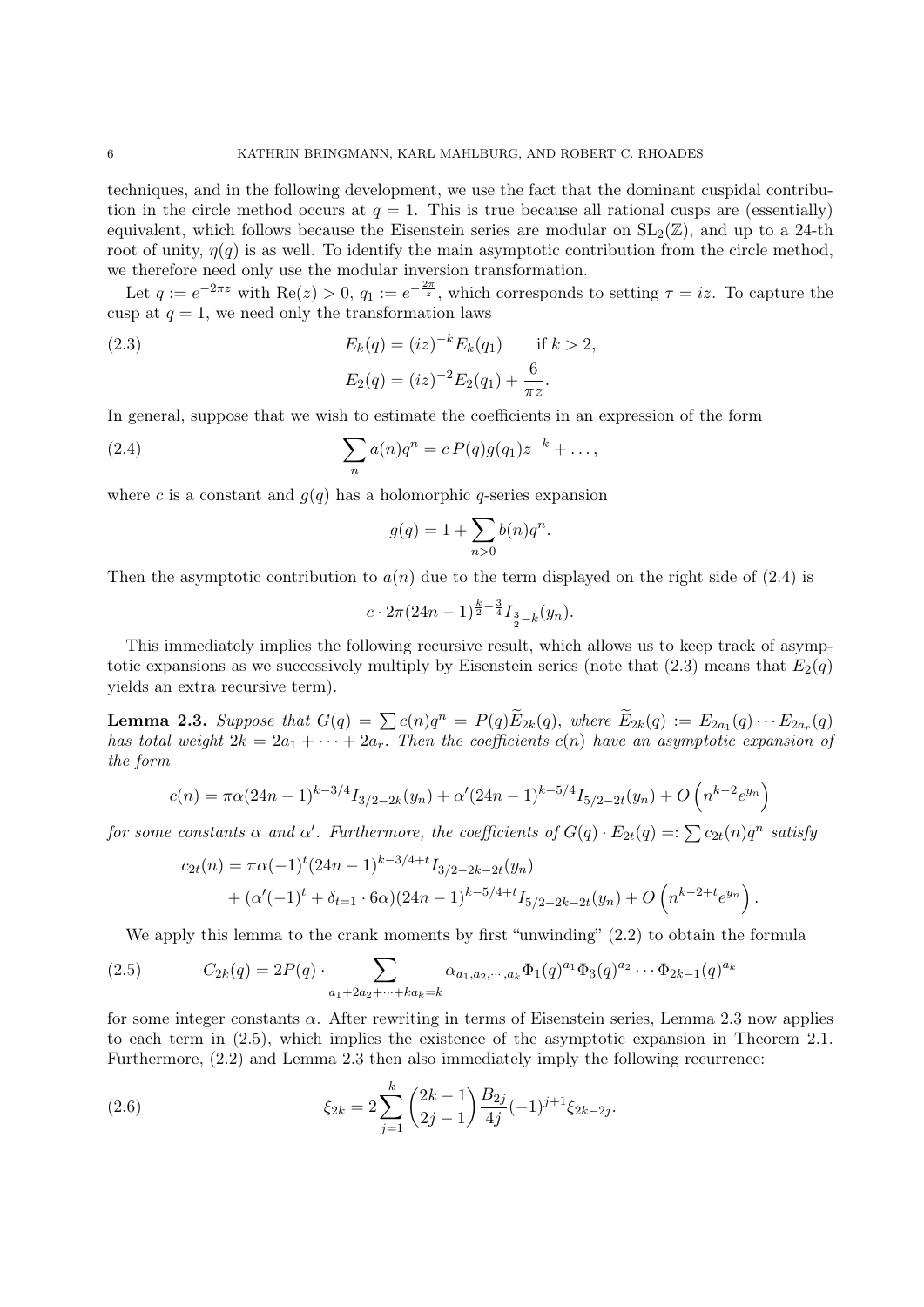Similarly, we may deduce the following recurrence for  $\xi'_{2k}$ ,

(2.7) 
$$
\xi'_{2k} = 2 \sum_{j=1}^{k-1} {2k-1 \choose 2j-1} \frac{B_{2j}}{4j} (-1)^{j+1} \xi'_{2k-2j} - 2(2k-1) \frac{B_2}{4} 6 \xi_{2k-2}
$$

$$
= 2 \sum_{j=1}^{k-1} {2k-1 \choose 2j-1} \frac{B_{2j}}{4j} (-1)^{j+1} \xi'_{2k-2j} - \frac{(2k-1)}{2} \xi_{2k-2}.
$$

We solve both of these recurrences by using the Bernoulli polynomial identity

(2.8) 
$$
\sum_{j=1}^{k} {2k-1 \choose 2j-1} \frac{B_{2j}}{4j} B_{2k-2j}(1/2) = -\frac{1}{2} B_{2k}(1/2).
$$

This is a specialization of the general convolution sum

$$
\sum_{j=0}^{n} {n \choose j} B_j(x) B_{n-j}(y) = -(n-1)B_n(x+y) + n(x+y-1)B_{n-1}(x+y),
$$

which can be found (along with other relevant formulas) in [17]. The fact that  $B_n(1/2) = 0$  for all odd *n* implies that our formula (2.8) is equivalent to the case  $x = 0, y = 1/2$ . Applying induction to (2.6) and (2.8) and using the base case  $\xi_0 = 2$  gives the claimed formula for  $\xi_{2k}$ .

To obtain the formula for  $\xi'_{2k}$ , note that  $\binom{2k-1}{2j-1}$  $\binom{2k-1}{2j-1} = \frac{(k-1)(2k-1)}{(k-j)(2k-2j-1)}$  $\frac{(k-1)(2k-1)}{(k-j)(2k-2j-1)}\binom{2k-3}{2j-1}$  $\frac{2k-3}{2j-1}$ . Now the recurrence  $(2.6)$ inductively implies that the claimed formula for  $\xi'_{2k}$  is correct, as the right side of (2.7) evaluates to

$$
-\frac{1}{2}(2k-1)(k-1)\sum_{j=1}^{k-1}2\binom{2k-3}{2j-1}\frac{B_{2j}}{4j}(-1)^{j+1}\xi_{2(k-1)-2j}-\frac{(2k-1)}{2}\xi_{2k-2}
$$
  
=
$$
-\frac{1}{2}(2k-1)(k-1)\xi_{2(k-1)}-\frac{(2k-1)}{2}\xi_{2k-2}=-\frac{1}{2}k(2k-1)\xi_{2k-2}=\xi'_{2k}.
$$

We note for later purposes the identity

(2.9) 
$$
2\sum_{j=1}^{k-1} {2k-1 \choose 2j-1} \frac{B_{2j}}{4j}(-1)^{j+1}\xi'_{2k-2j} = \left(1 - \frac{1}{k}\right)\xi'_{2k}.
$$

### 3. Asymptotics for products of crank moments

The rank-crank PDE (see equation (4.1)) gives a recurrence for the rank moment generating functions that involves the triple products

(3.1) 
$$
C_{2\alpha}(q)C_{2\beta}(q)C_{2\gamma}(q)P(q)^{-2} =: \sum_{n} M_{2\alpha,2\beta,2\gamma}(n)q^{n}
$$

for  $\alpha, \beta, \gamma \geq 0$ . In this section we will deal with the asymptotic evaluation of  $M_{2\alpha, 2\beta, 2\gamma}(n)$ .

**Theorem 3.1.** If  $\alpha + \beta + \gamma = k$ , then

$$
M_{2\alpha,2\beta,2\gamma}(n) = \pi \xi_{2\alpha,2\beta,2\gamma}(24n-1)^{k-3/4} I_{3/2-2k}(y_n) + \xi'_{2\alpha,2\beta,2\gamma}(24n-1)^{k-5/4} I_{3/2-2k+1}(y_n) + O\left(n^{k-7/4} \cdot n^{-1/4} \exp(y_n)\right),
$$

 $\Box$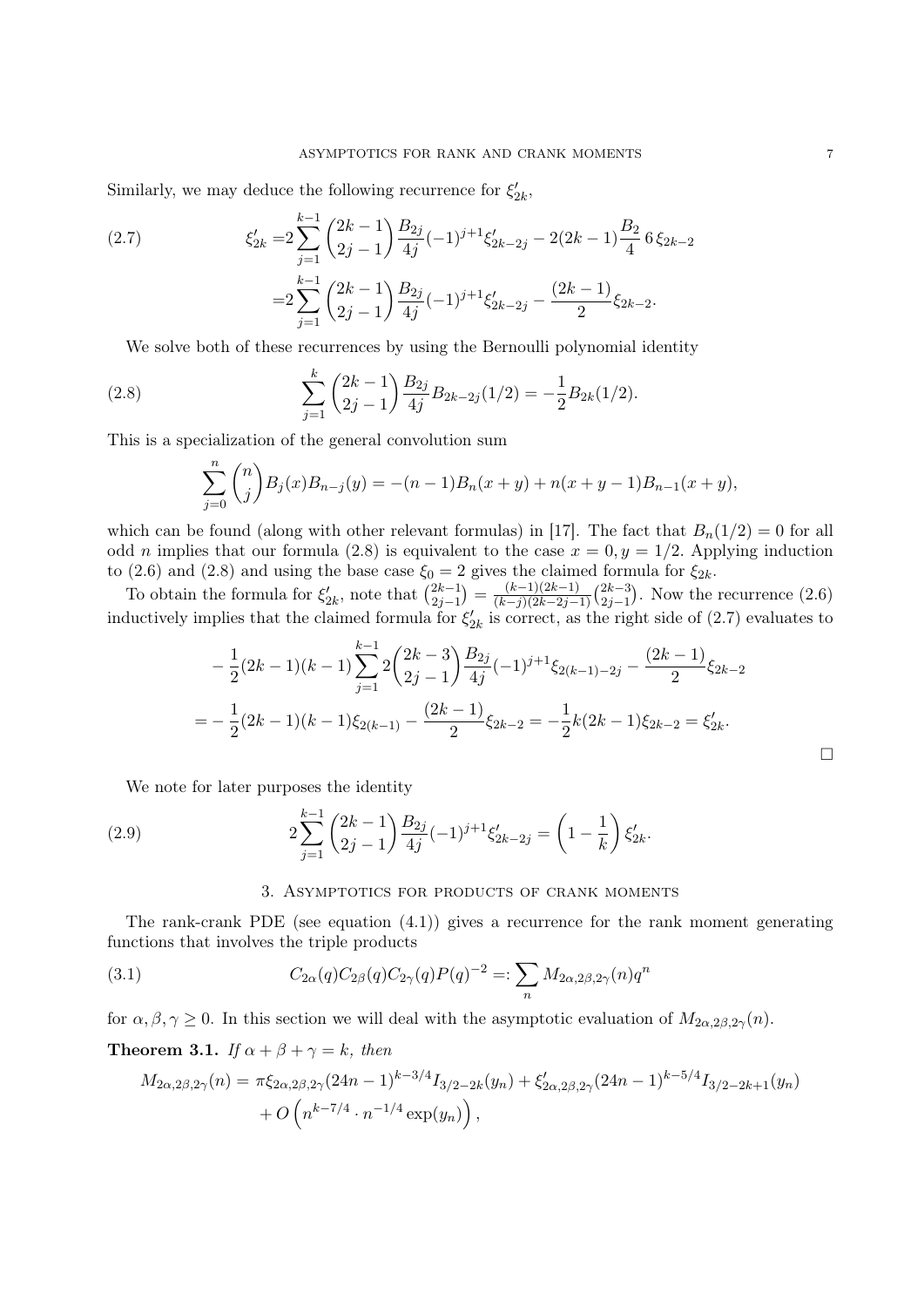with  $\xi_{2\alpha,2\beta,2\gamma} := \frac{1}{4} \xi_{2\alpha} \xi_{2\beta} \xi_{2\gamma}$  and

$$
\xi'_{2\alpha,2\beta,2\gamma} := \frac{1}{4} \left( \xi'_{2\alpha} \xi_{2\beta} \xi_{2\gamma} + \xi_{2\alpha} \xi'_{2\beta} \xi_{2\gamma} + \xi_{2\alpha} \xi_{2\beta} \xi'_{2\gamma} \right).
$$

We again use Lemma 2.2 to shift the indices for easier comparisons.

Corollary 3.2. The asymptotic expansion of the triple crank product is given by

$$
M_{2\alpha,2\beta,2\gamma}(n) = \pi \xi_{2\alpha,2\beta,2\gamma}(24n-1)^{k-3/4} I_{3/2}(y_n) + \widetilde{\xi}_{2\alpha,2\beta,2\gamma}(24n-1)^{k-5/4} I_{1/2}(y_n) + O\left(n^{k-7/4} \cdot n^{-1/4} \exp(y_n)\right),
$$

where

$$
\widetilde{\xi}_{2\alpha,2\beta,2\gamma} := -3(2k)(2k-3)\xi_{2\alpha,2\beta,2\gamma} + \xi'_{2\alpha,2\beta,2\gamma}.
$$

*Proof of Theorem 3.1.* Using (2.2) for each term in the product of  $C_{2\alpha}C_{2\beta}C_{2\gamma}P^{-2}$  as well as a minor modification of Lemma 2.3 we obtain the recursion

$$
(3.2) \quad \xi_{2\alpha,2\beta,2\gamma} = -2^3 \sum_{\substack{1 \le j \le \alpha \\ 1 \le i \le \beta \\ 1 \le \ell \le \gamma}} \binom{2\alpha - 1}{2j - 1} \binom{2\beta - 1}{2i - 1} \binom{2\gamma - 1}{2\ell - 1} \frac{B_{2j}}{4j} \frac{B_{2i}}{4i} \frac{B_{2\ell}}{4\ell} (-1)^{i+j+\ell} \xi_{2\alpha - 2j,2\beta - 2i,2\gamma - 2\ell}.
$$

Induction and three applications of the recurrence (2.6) shows that  $\xi_{2\alpha,2\beta,2\gamma}=\frac{1}{4}$  $\frac{1}{4}\xi_{2\alpha}\xi_{2\beta}\xi_{2\gamma}$  is the unique solution to (3.2).

We next turn to  $\xi'_{2\alpha,2\beta,2\gamma}$ . Following similar arguments as those that led to the recursion for  $\xi'_{2k}$ , we obtain

$$
\xi'_{2\alpha,2\beta,2\gamma} = 8 \sum_{\substack{1 \leq j \leq \alpha \\ 1 \leq \ell \leq \gamma}} \binom{2\alpha-1}{2j-1} \binom{2\beta-1}{2i-1} \binom{2\gamma-1}{2\ell-1} \frac{B_{2j}}{4j} \frac{B_{2i}}{4i} \frac{B_{2\ell}}{4\ell} (-1)^{i+j+\ell+3} \xi'_{2\alpha-2j,2\beta-2i,2\gamma-2\ell} \n+ 8 \sum_{\substack{1 \leq i \leq \beta \\ 1 \leq \ell \leq \gamma}} (2\alpha-1) \binom{2\beta-1}{2i-1} \binom{2\gamma-1}{2\ell-1} 6 \frac{B_2}{4} \frac{B_{2i}}{4i} \frac{B_{2\ell}}{4\ell} (-1)^{i+\ell+3} \xi_{2\alpha-2,2\beta-2i,2\gamma-2\ell} \n+ 8 \sum_{\substack{1 \leq j \leq \alpha \\ 1 \leq \ell \leq \gamma}} \binom{2\alpha-1}{2j-1} (2\beta-1) \binom{2\gamma-1}{2\ell-1} 6 \frac{B_{2j}}{4j} \frac{B_2}{4} \frac{B_{2\ell}}{4\ell} (-1)^{j+\ell+3} \xi_{2\alpha-2j,2\beta-2,2\gamma-2\ell} \n+ 8 \sum_{\substack{1 \leq j \leq \alpha \\ 1 \leq i \leq \beta}} \binom{2\alpha-1}{2j-1} \binom{2\beta-1}{2i-1} (2\gamma-1) 6 \frac{B_{2j}}{4j} \frac{B_{2i}}{4i} \frac{B_2}{4} (-1)^{i+j+3} \xi_{2\alpha-2j,2\beta-2i,2\gamma-2}.
$$

Again using the formula  $\xi_{2\alpha,2\beta,2\gamma}=\frac{1}{4}$  $\frac{1}{4}\xi_2\alpha\xi_2\beta\xi_2$  and (2.6), we may simplify the second line (and analogously the third and fourth) as

$$
-\frac{2(2\alpha-1)}{16}\xi_{2\alpha-2}\left(2\sum_{1\leq i\leq \beta}\binom{2\beta-1}{2i-1}\frac{B_{2i}}{4i}(-1)^{i+1}\xi_{2\beta-2i}\right)\left(2\sum_{1\leq \ell\leq \gamma}\binom{2\gamma-1}{2\ell-1}\frac{B_{2\ell}}{4\ell}(-1)^{\ell+1}\xi_{2\gamma-2\ell}\right)\\ = -\frac{2(2\alpha-1)}{16}\xi_{2\alpha-2}\xi_{2\beta}\xi_{2\gamma} = \frac{1}{4\alpha}\xi'_{2\alpha}\xi_{2\beta}\xi_{2\gamma}.
$$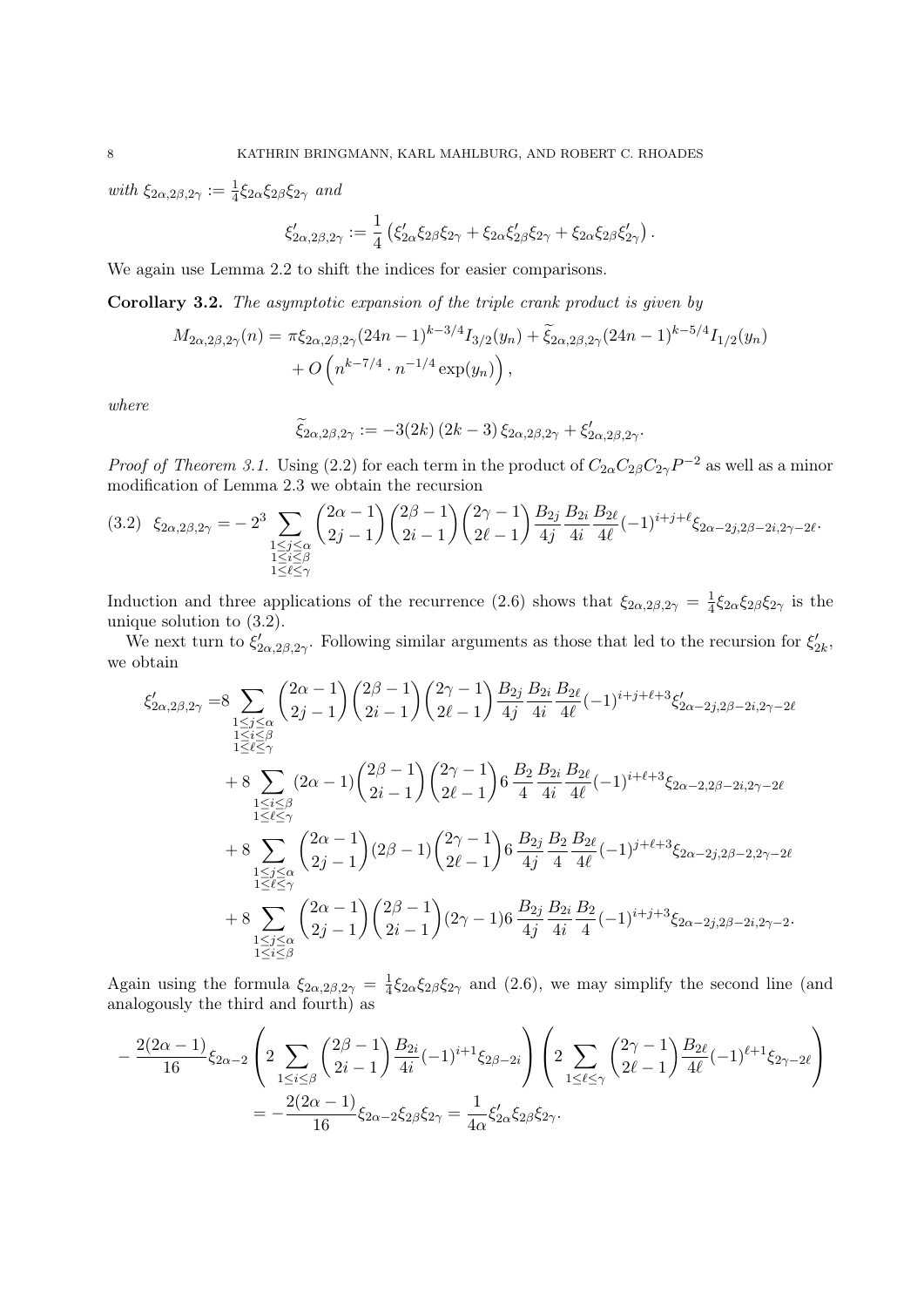This yields the following recursion for  $\xi'_{2\alpha,2\beta,2\gamma}$ 

$$
(3.3) \quad \xi'_{2\alpha,2\beta,2\gamma} = 8 \sum_{\substack{1 \le j \le \alpha \\ 1 \le i \le \beta \\ 1 \le \ell \le \gamma}} \binom{2\alpha - 1}{2j - 1} \binom{2\beta - 1}{2i - 1} \binom{2\gamma - 1}{2\ell - 1} \frac{B_{2j}}{4j} \frac{B_{2i}}{4i} \frac{B_{2\ell}}{4\ell} (-1)^{i + j + \ell + 3} \xi'_{2\alpha - 2j,2\beta - 2i,2\gamma - 2\ell}
$$

$$
+ \frac{1}{4\alpha} \xi'_{2\alpha} \xi_{2\beta} \xi_{2\gamma} + \frac{1}{4\beta} \xi_{2\alpha} \xi'_{2\beta} \xi_{2\gamma} + \frac{1}{4\gamma} \xi_{2\alpha} \xi_{2\beta} \xi'_{2\gamma}.
$$

Our claimed formula  $\xi'_{2\alpha,2\beta,2\gamma}=\frac{1}{4}$  $\frac{1}{4}(\xi'_{2\alpha}\xi_{2\beta}\xi_{2\gamma}+\xi_{2\alpha}\xi'_{2\beta}\xi_{2\gamma}+\xi_{2\alpha}\xi_{2\beta}\xi'_{2\gamma})$  solves this recurrence, as using (2.6) and (2.9) to evaluate the right side of (3.3) gives the expected result:

$$
\frac{1}{4}\left(1-\frac{1}{\alpha}\right)\xi'_{2\alpha}\xi_{2\beta}\xi_{2\gamma} + \frac{1}{4}\left(1-\frac{1}{\beta}\right)\xi_{2\alpha}\xi'_{2\beta}\xi_{2\gamma} + \frac{1}{4}\left(1-\frac{1}{\gamma}\right)\xi_{2\alpha}\xi_{2\beta}\xi'_{2\gamma} \n+ \frac{1}{4\alpha}\xi'_{2\alpha}\xi_{2\beta}\xi_{2\gamma} + \frac{1}{4\beta}\xi_{2\alpha}\xi'_{2\beta}\xi_{2\gamma} + \frac{1}{4\gamma}\xi_{2\alpha}\xi_{2\beta}\xi'_{2\gamma} \n= \frac{1}{4}\left(\xi'_{2\alpha}\xi_{2\beta}\xi_{2\gamma} + \xi_{2\alpha}\xi'_{2\beta}\xi_{2\gamma} + \xi_{2\alpha}\xi_{2\beta}\xi'_{2\gamma}\right) = \xi'_{2\alpha,2\beta,2\gamma}.
$$

# 4. Rank Asymptotics

In this section we prove the asymptotic expansion for  $N_{2k}(n)$  given in Theorem 1.2. In order to relate the rank moments to the crank moments that we have already calculated, we use Atkin and Garvan's rank-crank PDE [7], which states that

$$
\sum_{i=0}^{k-1} {2k \choose 2i} \sum_{\substack{2\alpha+2\beta+2\gamma=2k-2i \ \alpha,\beta,\gamma\geq 0}} {2k-2i \choose 2\alpha,2\beta,2\gamma} C_{2\alpha}(q) C_{2\beta}(q) C_{2\gamma}(q) P(q)^{-2} - 3(2^{2k-1}-1) C_2(q)
$$
\n
$$
= \frac{1}{2}(2k-1)(2k-2)R_{2k}(q) + 6\sum_{i=1}^{k-1} {2k \choose 2i} (2^{2i-1}-1)\delta_q(R_{2k-2i}(q)) + \sum_{i=1}^{k-1} \left({2k \choose 2i+2} (2^{2i+1}-1) - 2^{2i} {2k \choose 2i+1} + {2k \choose 2i} \right) R_{2k-2i}(q),
$$

where  $\delta_q := q \frac{d}{dq}$ . We once more argue inductively in order to find recurrences for  $\lambda_{2k}$  and  $\tilde{\lambda}_{2k}$  as defined in Theorem 1.2.

Proof of Theorem 1.2. The rank-crank PDE and Theorems 1.1 and 3.1 inductively imply that there is an asymptotic expansion for the rank moments of the form

$$
N_{2k}(n) = \pi \lambda_{2k} (24n-1)^{k-3/4} I_{3/2-2k}(y_n) + \lambda'_{2k} (24n-1)^{k-5/4} I_{3/2-2k-1}(y_n) + O\left(n^{k-2}e^{y_n}\right).
$$

Lemma 2.2 then implies that

k−1

$$
N_{2k}(n) = \pi \lambda_{2k} (24n-1)^{3/4} I_{3/2}(y_n) + \widetilde{\lambda}_{2k} (24n-1)^{k-5/4} I_{1/2}(y_n) + O\left(n^{k-2} e^{y_n}\right),
$$

with  $\widetilde{\lambda}_{2k} := -3(2k)(2k-3)\lambda_{2k} + \lambda'_{2k}$ .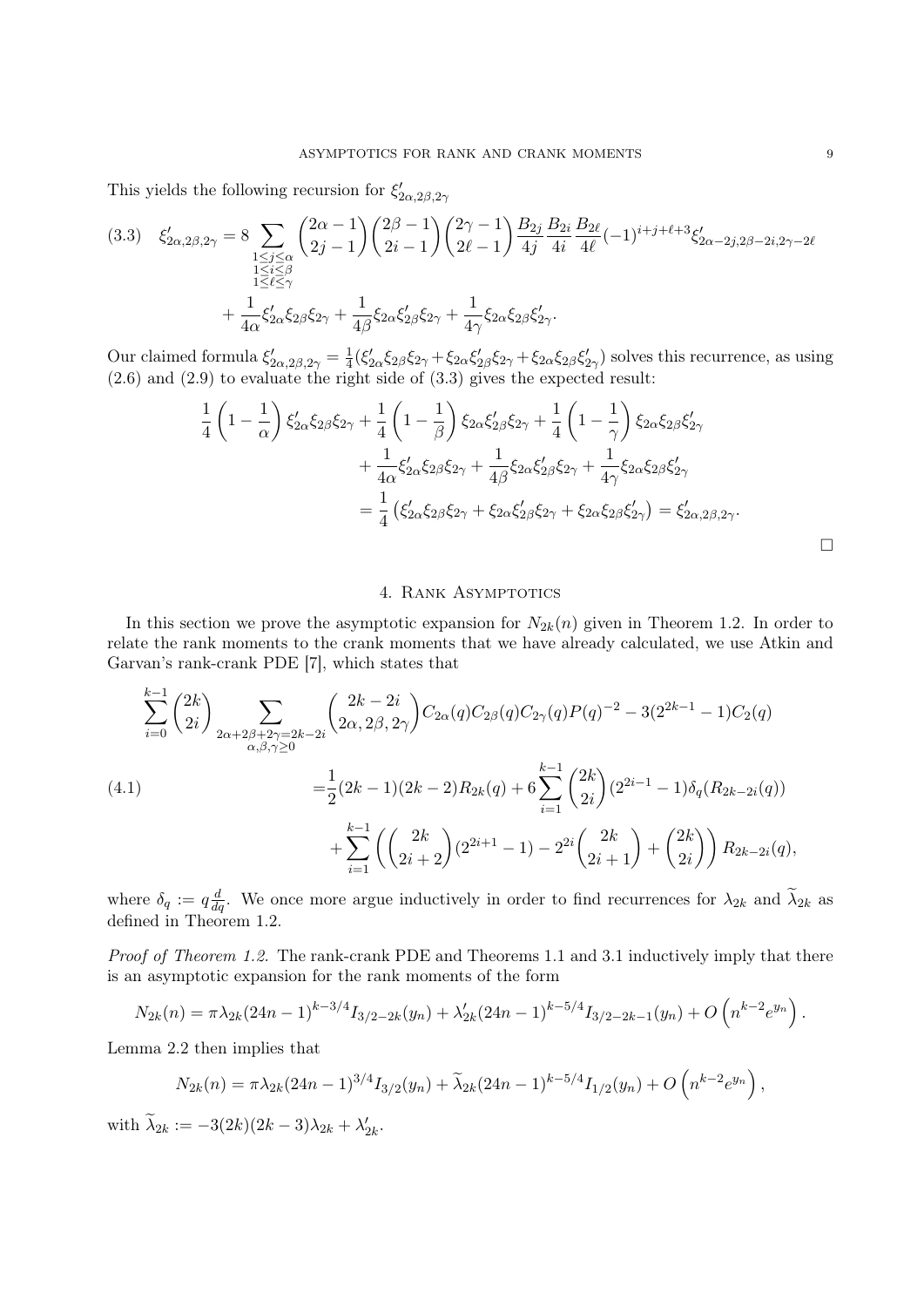The only terms that contribute to the leading order on the crank side of (4.1) are

(4.2) 
$$
\sum_{\alpha+\beta+\gamma=k} \binom{2k}{2\alpha, 2\beta, 2\gamma} \xi_{2\alpha,2\beta,2\gamma}
$$

while the only terms contributing to the main term on the rank side of the equation are

(4.3) 
$$
\binom{2k-1}{2} \lambda_{2k} + \binom{2k}{2} \frac{1}{4} \lambda_{2k-2}.
$$

We can now show inductively that  $\lambda_{2k-2} = \xi_{2k-2}$ . Indeed, adding the terms from (4.2) and (4.3) and using the formula for  $\xi_{2\alpha,2\beta,2\gamma}$  shows that the claimed equality is equivalent to the triple product summation

$$
\sum_{\alpha,\beta,\gamma} {2k \choose 2\alpha,2\beta,2\gamma} B_{2\alpha}(1/2) B_{2\beta}(1/2) B_{2\gamma}(1/2) = {2k-1 \choose 2} B_{2k}(1/2) - {2k \choose 2} \frac{1}{4} B_{2k-2}(1/2).
$$

Like (2.8), this is also a specialization of a general Bernoulli polynomial identity that can be found in [17]. As a consequence of the equality between  $\xi_{2k}$  and  $\lambda_{2k}$ , we now have

(4.4) 
$$
\sum_{\alpha+\beta+\gamma=k} \binom{2k}{2\alpha, 2\beta, 2\gamma} \xi_{2\alpha, 2\beta, 2\gamma} = \binom{2k-1}{2} \xi_{2k} + \binom{2k}{2} \frac{1}{4} \xi_{2k-2}.
$$

We next consider the second leading term. Using similar reasoning as above, we equate the terms of second highest order from (4.1), obtaining

(4.5) 
$$
\sum_{\alpha+\beta+\gamma=k} \binom{2k}{2\alpha, 2\beta, 2\gamma} \tilde{\xi}_{2\alpha, 2\beta, 2\gamma} = \binom{2k-1}{2} \tilde{\lambda}_{2k} + \binom{2k}{2} \frac{1}{4} \tilde{\lambda}_{2k-2}.
$$

Expanding the left side of (4.5) gives (4.6)

$$
\sum_{\alpha+\beta+\gamma=k} \binom{2k}{2\alpha, 2\beta, 2\gamma} \tilde{\xi}_{2\alpha,2\beta,2\gamma} = \sum_{\alpha+\beta+\gamma=k} \binom{2k}{2\alpha, 2\beta, 2\gamma} (-3 \cdot 2k (2k-3) \xi_{2\alpha,2\beta,2\gamma} + \xi'_{2\alpha,2\beta,2\gamma}).
$$

The first term of (4.6) can be evaluated using (4.4):

$$
-3 \cdot 2k (2k-3) \sum_{\alpha+\beta+\gamma=k} \binom{2k}{2\alpha, 2\beta, 2\gamma} \xi_{2\alpha, 2\beta, 2\gamma} = -3 \cdot 2k (2k-3) \left( \binom{2k-1}{2} \xi_{2k} + \binom{2k}{2} \frac{1}{4} \xi_{2k-2} \right)
$$
  
(4.7) 
$$
= -\frac{3}{2} (2k)(2k-1)(2k-2)(2k-3)\xi_{2k} - \frac{3}{8} (2k)^2 (2k-1)(2k-3)\xi_{2k-2},
$$

and the second term of (4.6) is

$$
\sum_{\alpha+\beta+\gamma=k} \binom{2k}{2\alpha, 2\beta, 2\gamma} \xi'_{2\alpha, 2\beta, 2\gamma} = \frac{1}{4} \sum_{\alpha+\beta+\gamma=k} \binom{2k}{2\alpha, 2\beta, 2\gamma} \left(\xi'_{2\alpha}\xi_{2\beta}\xi_{2\gamma} + \xi_{2\alpha}\xi'_{2\beta}\xi_{2\gamma} + \xi_{2\alpha}\xi_{2\beta}\xi'_{2\gamma}\right)
$$
  
\n
$$
= \frac{1}{4} \sum_{\alpha+\beta+\gamma=k} \binom{2k}{2\alpha, 2\beta, 2\gamma} \left(-\frac{1}{4}(2\alpha)(2\alpha-1)\xi_{2\alpha-2}\xi_{2\beta}\xi_{2\gamma} - \frac{1}{4}(2\beta)(2\beta-1)\xi_{2\alpha}\xi_{2\beta-2}\xi_{2\gamma}\right)
$$
  
\n(4.8)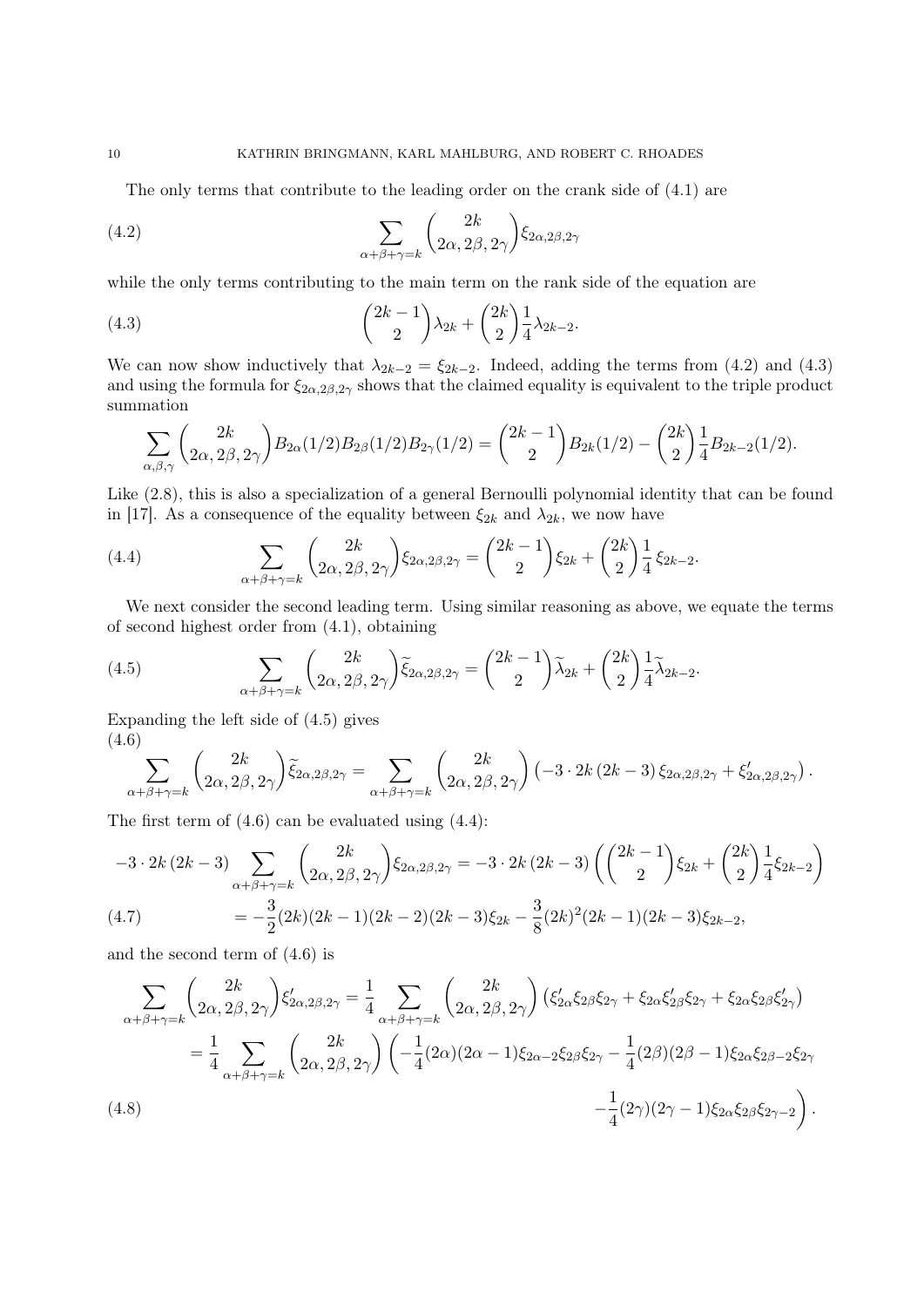After using the identity  $\binom{2k}{2}$  $\frac{2k}{2\alpha,2\beta,2\gamma}(2\alpha)(2\alpha-1)=2k(2k-1)\binom{2k-2}{2\alpha-2,2\beta}$  $\frac{2k-2}{2\alpha-2,2\beta,2\gamma}$  (with similar analogues for  $β$  and γ) and making a shift of indices, each of the three terms of (4.8) become alike. Using the definition of  $\xi_{2\alpha,2\beta,2\gamma}$  this gives a total of

$$
(4.9) \qquad -\frac{3}{4}(2k)(2k-1)\sum_{\alpha+\beta+\gamma=k-1} \binom{2k-2}{2\alpha,2\beta,2\gamma} \xi_{2\alpha,2\beta,2\gamma}
$$
  

$$
= -\frac{3}{4}(2k)(2k-1)\left(\binom{2k-3}{2}\xi_{2k-2} + \binom{2k-2}{2}\frac{1}{4}\xi_{2k-4}\right)
$$
  

$$
= -\frac{3}{8}(2k)(2k-1)(2k-3)(2k-4)\xi_{2k-2} - \frac{3}{32}(2k)(2k-1)(2k-2)(2k-3)\xi_{2k-4}.
$$

Combining  $(4.7)$  and  $(4.9)$  gives

$$
\sum_{\alpha+\beta+\gamma=k} \binom{2k}{2\alpha, 2\beta, 2\gamma} \tilde{\xi}_{2\alpha, 2\beta, 2\gamma} = -\frac{3}{2} (2k)(2k-1)(2k-2)(2k-3)\xi_{2k}
$$

$$
-\frac{3}{4} (2k)(2k-1)(2k-2)(2k-3)\xi_{2k-2} - \frac{3}{32} (2k)(2k-1)(2k-2)(2k-3)\xi_{2k-4}.
$$

It is now easy to see that the expression

$$
\widetilde{\lambda}_{2k} = -3 \cdot 2k(2k-3)\xi_{2k} - \frac{3}{4}2k(2k-1)\xi_{2k-2}
$$

from the theorem statement is the unique solution to  $(4.5)$ .

### **REFERENCES**

- [1] G.E. Andrews, The theory of partitions, Cambridge University Press, Cambridge, 1998.
- [2] M. Aganagic, V. Bouchard, A. Klemm, Topological strings and (almost) modular forms, Comm. Math. Phys. 277 (2008), 771–819.
- [3] G. Andrews, *The number of smallest parts in the partitions of n*, J. Reine Angew. Math. **624** (2008), 133-142.
- [4] G. Andrews, Partitions, Durfee symbols, and the Atkin-Garvan moments of ranks, Invent. Math. 169 (2007), 37–73.
- [5] G. E. Andrews and F. Garvan, Dyson's crank of a partition, Bull. Amer. Math. Soc. 18 (1988), 167–171.
- [6] G. Andrews, R. Askey, R. Roy, Special functions, Encyclopedia of Mathematics and its Applications, 71. Cambridge University Press, Cambridge, 1999.
- [7] A. Atkin and F. Garvan, Relations between the ranks and the cranks of partitions, Ramanujan J. 7 (2003), 137–152.
- [8] A. Atkin and H. Swinnerton-Dyer, Some properties of partitions, Proc. London Math. Soc. 4 (1954), 84–106.
- [9] K. Bringmann, Aymptotics for rank partition functions, Transactions of the AMS 361 (2009), 3483-3500.
- [10] K. Bringmann, On certain congruences for Dyson's ranks, Int. J. of Number Theory 5 (2009), 573-584.
- [11] K. Bringmann, On the construction of higher deformations of partition statistics, Duke Math. J. 144 (2008), 195-233.
- [12] K. Bringmann, F. Garvan and K. Mahlburg, Partition statistics and quasiweak Maass forms, Int. Math. Res. Not., 2009, no. 1, 63–97.
- [13] K. Bringmann and K. Mahlburg, *Inequalities Between Ranks and Cranks*, Proc. Amer. Math. Soc. 137 (2009), 541-552.
- [14] K. Bringmann and K. Ono, Dyson's ranks and Maass forms, Ann. of Math. 171 (2010), 419–449.
- [15] K. Bringmann, K. Ono, R. Rhoades, Eulerian Series as Modular Forms, J. Amer. Math. Soc. 21 (2008), 1085– 1104.
- [16] K. Bringmann and S. Zwegers, Rank-crank type PDE's and non-holomorphic Jacobi forms, Math. Research Letters 17 (2010), 589–600.
- [17] K. Dilcher, Sums of products of Bernoulli numbers, J. Number Theory 60 (1996), no. 1, 23–41.
- [18] F. Dyson, Some guesses in the theory of partitions, Eureka (Cambridge) 8 (1944), 10–15.
- [19] F. Dyson, Mappings and symmetries of partitions, J. Combin. Theory (A) 51 (1989), 169–180.